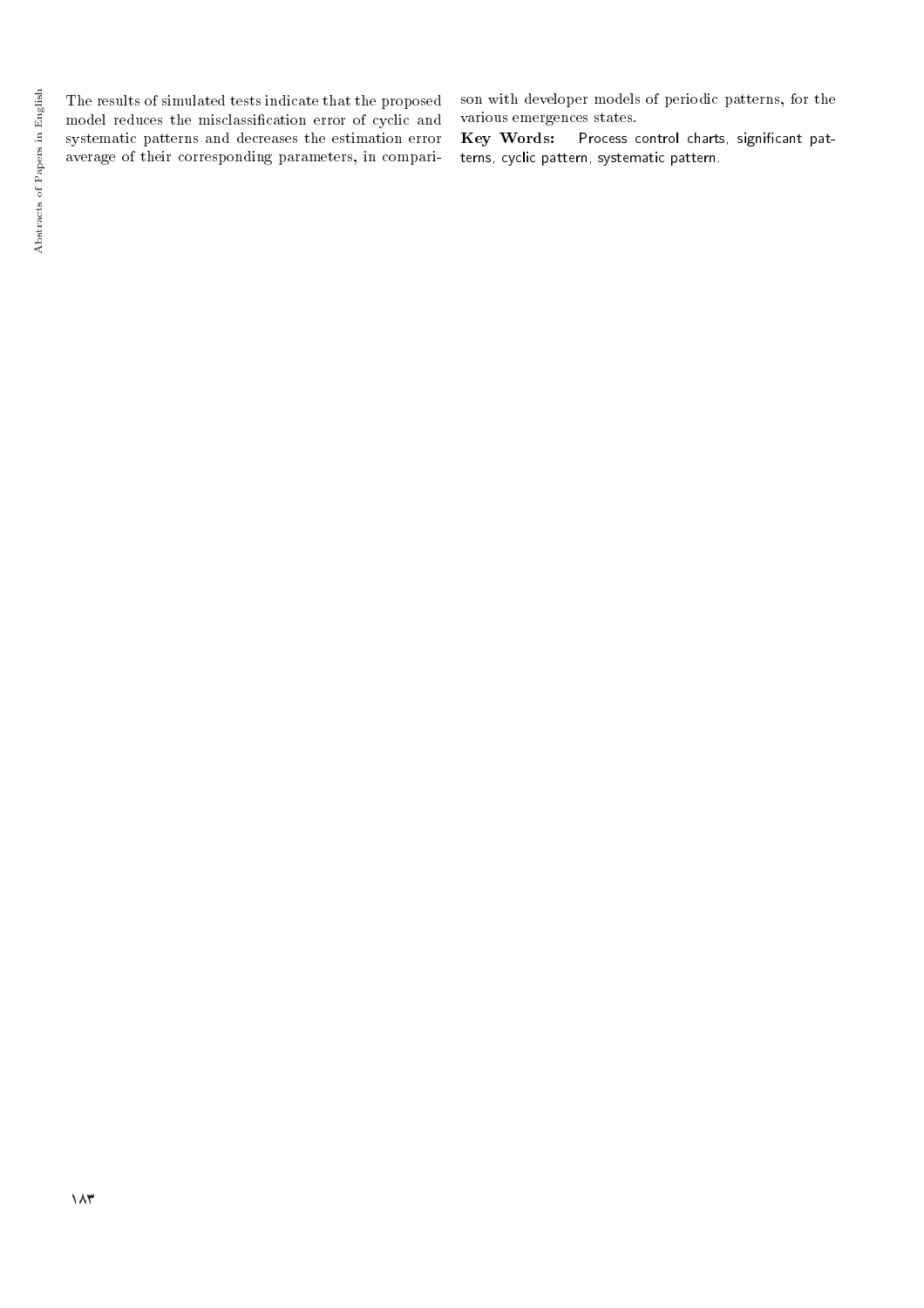### A.H. Sadeghi Dolatabadi

a.sadeghi69@gmail.com M. Sepehri(corresponding author) sepehri@sharif.ir Dept. of Management and Economics Sharif University of Technology DOI:10.2400/J65.2018.7203.1753

Sharif Industrial Engineering and Management Journal Volume 35, Issue 2.1, Page 153-165, Research Note

c Sharif University of Technology

 Received 18 July 2017; received in revised form 30 June 2018; accepted 23 September 2018.

#### Abstract

The main purpose of this paper is to propose an integrated model by using the existing important factors in
uencing customer satisfaction and customer loyalty. Its foremost theory contribution is using the most cited related literature and verifying the model in the automobile industry in Iran. In theory testing, for the model in a specific case study, by using an explanatory approach, experts' focus group prioritized the factors. After considering all existing factors in the relevant literature, results showed 9 factors to be included in the integrated model. "Brand Equity", "Product Quality", "Service Quality", "Service Recovery", "Perceived Value"; "Employee Satisfaction", "Effective Customer Relations", "Physical Environment", and "Distribution Channels" are among the most used factors in customer satisfaction literature. For each factor, relevant literature was reviewed to develop an operational definition. The relevant factors with case conditions were selected and tested for the initial assessment of the validity and reliability of the integrated model. Test results showed that the proposed model may have an appropriate level of validity and reliability in this particular case study. Overall, the selected factors can predict more than 74% of customer satisfaction and more than 87% of customer loyalty changes.

Key Words: Customer relationship management, customer satisfaction, macro-model.

RECOGNITION AND ANALYSIS OF CYCLIC AND SYSTEMATIC PATTERNS IN THE PROCESS CONTROL CHARTS

S.A. Lesany lesanysa@gmail.com Dept. of Industrial Engineering

Najafabad Branch, Islamic Azad University S.M.T. Fatemi Ghomi(corresponding author) fatemi@aut.ac.ir

### Dept. of Industrial Engineering Amirkabir University of Technology DOI:10.24200/J65.2018.50069.1837

Sharif Industrial Engineering and Management Journal Volume 35, Issue 2.1, Page 167-180, Research Note

c Sharif University of Technology

 Received 10 January 2018; received in revised form 11 September 2018; accepted 7 October 2018.

#### Abstract

The process control charts are most important tool of statistical process control (SPC) approach. The general control procedures of these charts only monitor charts' samples individually and do not consider the obtained common information from successive samples as probable potential disorders.

The existence of natural variations in the control charts is inevitable, but the appearances of signicant patterns in these charts warn the special disturbances in production processes and associate out-of-control situations. The natural variations often divert signicant patterns from their expected forms; therefore, increase of qualitative sensitivities level for study of unnatural patterns in the control charts is mandatory.

In resent years, to recognize and analyze non-random patterns in the process control charts, numerous models have been presented. These models usually cannot alarm the occurrences of various formations modes of cyclic and systematic patterns, since the periodic patterns have phase difference in their starting point and most of these researches merely have simulated one simple phase of their formation.

On the other hand, few developer models of periodic patterns generating functions have applied the articial neural networks as recognition tool. Although the neural networks are capable in patterns learning, however they have difficult architectures, time-consuming algorithms and uncertain reliability when the sensitivities of processes to the appearances of signicant patterns are high.

This paper introduces a new model based on fitted cosine curve of samples for more accurate discrimination of the various formations phases of cyclic and systematic patterns and more precise estimation of their corresponding parameters at different levels of sensitivity. Our proposed model compares all periodic alternatives, then selects the best fitted cosine curve of samples, and finally determines situation of process.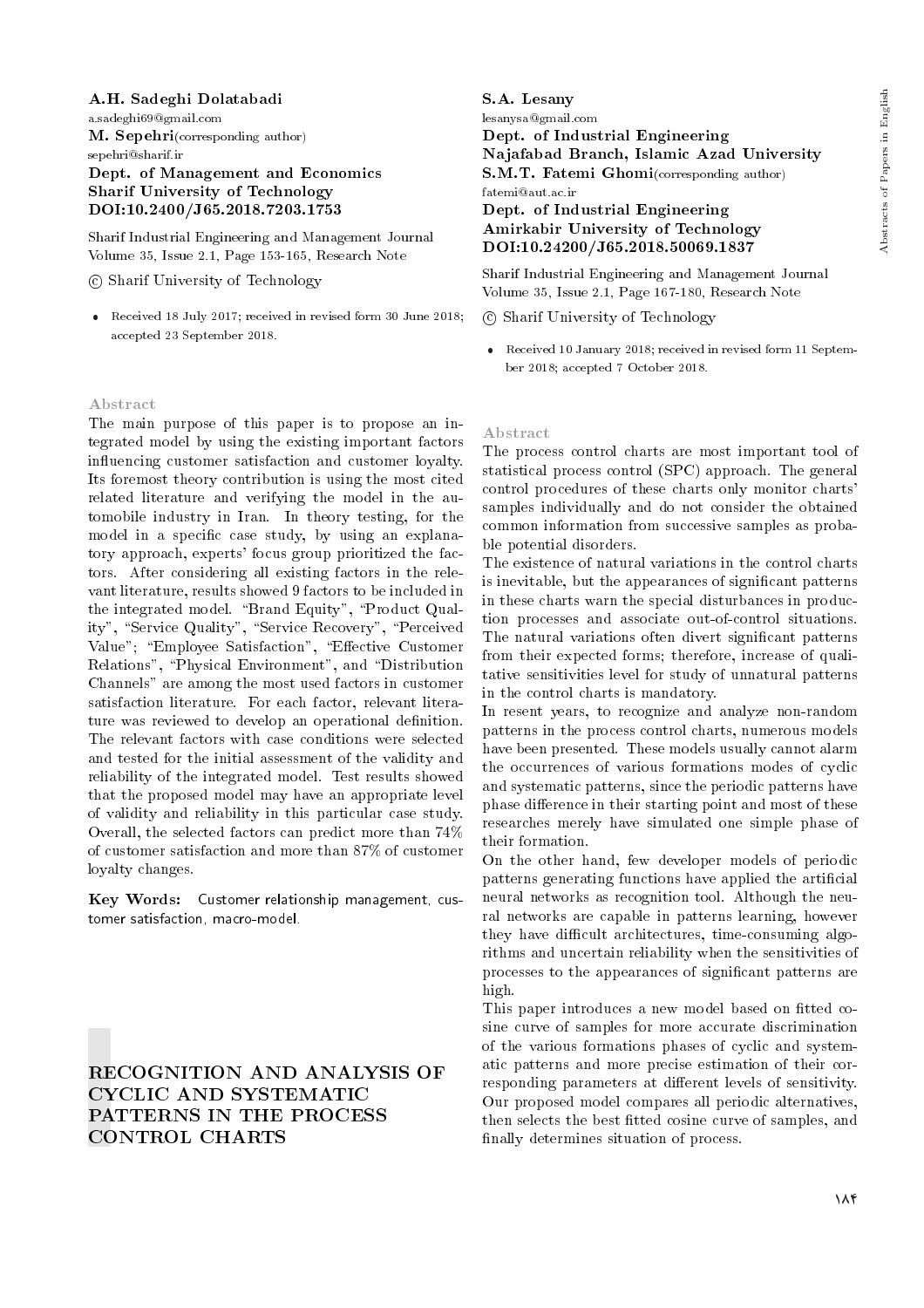the products reliability just with using traditional life tests is difficult because it only records the time of failures. Therefore, measuring the degradation process have been proposed as an alternative to failure time data to obtain fast and convenient data in manufacturing industries. Accelerated Degradation Tests (ADTs) are useful tools in evaluating lifetime of high reliability products. Many products degrade due to multiple failure mechanisms. In other words, multiple failure mechanisms (competing risks) compete to put an end to the life of a product. In some applications, the process of degradation measurement destructs physical and chemical characteristics of test units. This kind of accelerated test is called Accelerated Destructive Degradation Test (ADDT). In applying these tests resource and estimation issues should be taken into consideration. Sample size, sequence of destructive measurements, number of measurements in each stress level, and other decision variables are important in effectively designing and implementing an ADDT. Therefore, in this paper, the optimal design of an ADDT in presence of competing risks is studied. In this regard, asymptotic variance of the failure time quantile is minimized. A sensitivity analysis on the results is reported to evaluate the robustness of the results to model parameters.

Key Words: Reliability, accelerated destructive degradation tests, competing risk, optimal test plan.

# SUPPLY CHAIN NETWORK REDESIGN TO MAKE A RESILIENT SUPPLY CHAIN BY ESTABLISHING ALLIANCE STRATEGY

M. Yavari(corresponding author)

m.yavari@qom.ac.ir M. Aghelan mohsenaghelan@yahoo.com Dept. of Industrial Engineering University of Qom DOI:10.24200/J65.2018.50645.1860

Sharif Industrial Engineering and Management Journal Volume 35, Issue 2.1, Page 139-152, Original Article

c Sharif University of Technology

 Received 12 May 2018; received in revised form 28 July 2018; accepted 17 September 2018.

#### Abstract

A resilient supply chain network design is a strategic issue in the field of supply chain management. Nonetheless, designing resilient supply chain has been considered for designing new supply chains in previous research studies, and making resiliency in an existing supply chain has not been investigated. In the current research, redesigning a supply chain to make a resilient supply chain has been studied with the possibility of opening new facilities and closing and resizing the existing facilities. This supply chain consists of a set of manufacturers, existing and potential distribution centers, and existing and potential retailers and customers. Distribution centers and retailers may be redesigned in this chain. For this problem, a mixed-integer linear programming model has been developed. Two existing and most applied strategies consisting of extra capacity and the emergency stock, along with a new disruption risk mitigation strategy, named establishing alliance strategy, have been investigated in various disruption scenarios. Establishing alliance has been applied in two parts of the supply chain including manufacturers and retailers. Computational experiments were conducted to assess the performance of the resilient model and make a comparison between the disruption risk mitigation strategies. The results revealed that the supply capability of the resilient model was 13% higher than that of the non-resilient one. Furthermore, resilient supply chain enjoys 9% better performance than non-resilient supply chain in terms of profit. In addition, "establishing alliance" strategy has greater impact on the supply capability enhancement compared to "extra capacity" and "emergency stock" strategies. Also, establishing alliance between manufacturers in comparison with alliance between retailers has greater impact on the performance of the supply chain in terms of both supply quantity and prot. Through the formation of an alliance among manufacturers, the supply quantity and profit of the supply chain will increase by 6.7% and 5.5%, respectively, while establishing an alliance in retailers improves supply capability and profit by  $3.5\%$  and  $1.6\%$ , respectively.

Key Words: Supply chain network redesign, disruption, resilience, disruption risk mitigation strategy, establishing alliance strategy.

AN INTEGRATED MODEL OF EFFECTIVE FACTORS IN CUSTOMER SATISFACTION CASE: IRAN KHODRO GROUP CUSTOMER **SERVICE**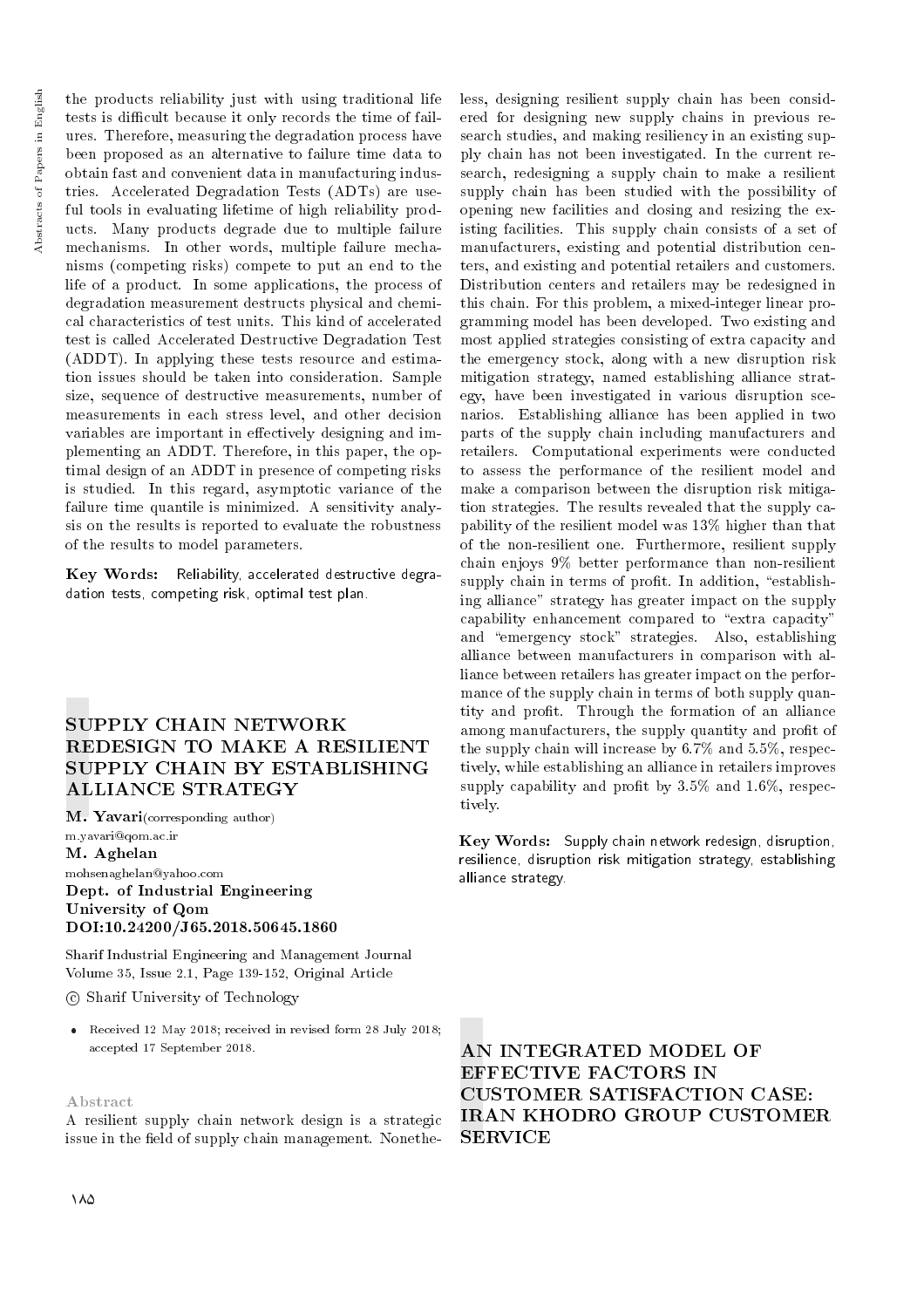# MULTI-PERIOD MULTI-PRODUCT INVENTORY-ROUTING PROBLEM WITH BACKHAULS AND SPLIT DELIVERY A BAT ALGORITHM FOR

M. Forghani

forghani mink@yahoo.com M.A. Vahdat-Zad(corresponding author) mvahdat@yazd.ac.ir A. Sadegheih sadegheih@yazd.ac.ir Dept. of Industrial Engineering Yazd University DOI:10.24200/J65.2018.7259.1779

Sharif Industrial Engineering and Management Journal Volume 35, Issue 2.1, Page 111-125, Original Article

c Sharif University of Technology

 Received 17 December 2017; received in revised form 30 June 2018; accepted 21 August 2018.

#### Abstract

Transportation planning and inventory management are among the key problems at the various levels of a supply chain. The integration of transportation and inventory decisions is known as the inventory routing problem (IRP) in the literature. Building upon the reviewed literature, this paper expands an operational combination of the classical routing-inventory problem in the form of a two-level supply chain that includes a multiperiod, multi-product inventory-routing coupled with various kinds of fleets with different available capacities called Fleet Size and Mix Vehicle Routing Problem (FS-MVRP). In this model, stock out is not allowed. Additionally, two practical and signicant features of routing are taken into consideration including: 1- "backhauls" in which the Distributor (Vendor) is supposed to provide services for two groups of the customers (linehaul and backhaul costumers), assuming that each one of the vehicles is first unloaded to satisfy the demands of the linehaul customers, and it is later loaded by collecting the loads from the backhaul customers;  $2$ - "Split delivery" strategy according to which there is a possibility to provide the services to each customer by at least one vehicle. Due to the varying demands of the customers, it is quite possible for the demands of some customers to be more than the available capacity of one vehicle. Particularly, in the case of urban transportation, several vehicle transitions occur at a demand point. Thus, the split services can help minimize the number of the vehicles used, which in turn will increase environmental sustainability. Therefore, first, a new mathematical model, i.e., a mixed-integer programming (MIP) formulation, is presented for the problem. This problem is a nondeterministic polynomial-time hard (NP-hard). Then, according to the literature on routing-inventory problems, a bat optimization algorithm, whose performance is evaluated by an efficient genetic algorithm, is developed for the first time. At the end, the numerical results obtained by this algorithm are analyzed using the randomized test problems.

Key Words: Inventory-routing, backhauls, bat optimization algorithm, split delivery, genetic algorithm, multiproduct.

# OPTIMAL DESIGN OF ACCELERATED DESTRUCTIVE DEGRADATION TESTS IN PRESENCE OF COMPETING RISKS

### M. Agah

mortezaagah68@gmail.com

R. Noorossana

rassoul@iust.ac.ir

Dept. of Industrial Engineering Iran University of Science and Technology K. Sabri Laghaie(corresponding author) sabri@uut.ac.ir Dept. of Industrial Engineering Urmia University of Technology

DOI:10.24200/J65.2018.50338.1848

Sharif Industrial Engineering and Management Journal Volume 35, Issue 2.1, Page 127-138, Original Article

- c Sharif University of Technology
- Received 28 February 2018; received in revised form 4 September 2018; accepted 25 September 2018.

#### Abstract

Accurate prediction and evaluation of products reliability is one of the concerns of the companies for technical and managerial decisions. In this regard, failure data of products are used for reliability estimation. However, for products with high reliability, these data require a very long time and a large number of test units that is usually costly and impossible. Therefore, optimal usage of resources such as test units, time and facilities is necessary. Accelerated reliability tests are usually used for gathering failure data of products. However, for products with high reliability no failure or few failures may happen even by accelerated methods. So, evaluation of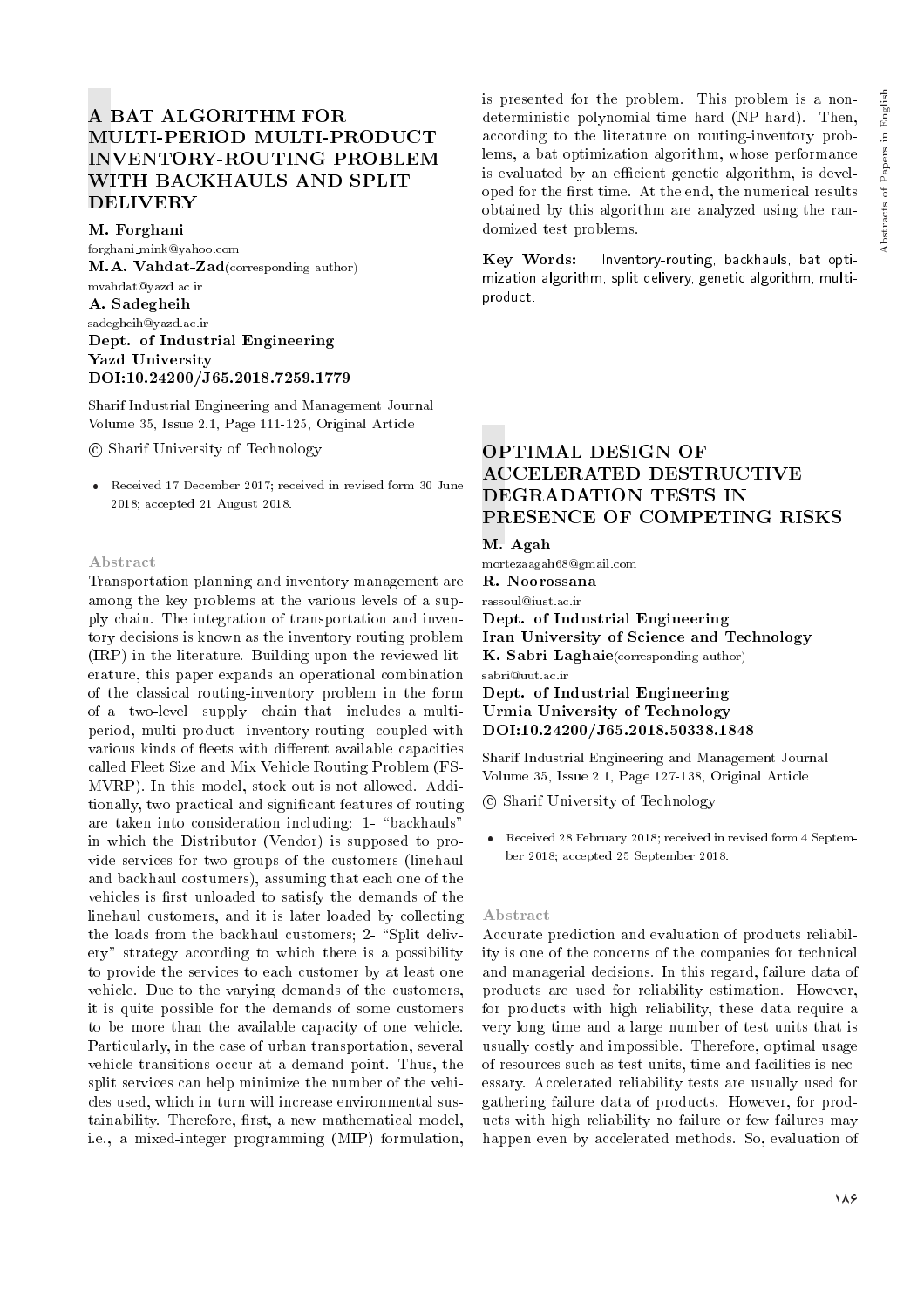Sharif Industrial Engineering and Management Journal Volume 35, Issue 2.1, Page 87-97, Original Article

c Sharif University of Technology

 Received 5 December 2017; received in revised form 1 September 2018; accepted 25 September 2018.

### Abstract

The growth of Information and Communication Technology (ICT) has signicantly increased the number of automated web services. Web services are self-contained, modular and distributed piece of software that can be described, published, located, or invoked over the network to create products, processes, and supply chains based on Service Oriented Architecture (SOA). Usually, web services are different in both functional and nonfunctional (or quality of service) requirements. While functional requirement states what a typical service performs, non-functional requirement states how a service addresses its task. Besides, cloud computing has provided unprecedented opportunities for hosting, developing, publishing, and applying web services. Hence, we are faced with many unique services provided with similar functionality and different Quality of Service  $(QoS)$ parameters. Therefore, an efficient service composition is required while providing necessary QoS and user constraints (known as Service Level Agreement). Most of the studies in the literature address service composition problem using QoS values announced by providers (known as advertised QoS values). However, when the services are physically deployed and invoked by service consumer, the values of QoS parameters may vary largely depending on different factors such as network load, number of applications running in the server, and topology changes in network. To address this limitation, in this paper, we present a novel approach based on user observations. The proposed approach considers users' observation in the composition process to overcome the problem of varying QoS values in users-side. The proposed method is implemented using Floyd algorithm and evaluated using real dataset.

Key Words: Web service, web service composition, cloud computing, user observation, E-Commerce.

# A QUANTITATIVE FRAMEWORK FOR SELECTING RISK RESPONSE STRATEGIES IN STARTUPS (CASE STUDY: A NANOTECHNOLOGY)

S.M. Hashemi m.hashemi@stu.yazd.ac.ir

 $M.M.$  Lotfi(corresponding author) lot@yazd.ac.ir M.A. Vahdat Zad mvahdat@yazd.ac.ir Dept. of Industrial Engineering Yazd University DOI:10.24200/J65.2018.7322.1810

Sharif Industrial Engineering and Management Journal Volume 35, Issue 2.1, Page 99-110, Original Article

c Sharif University of Technology

 Received 25 February 2018; received in revised form 11 August 2018; accepted 17 September 2018.

#### Abstract

The failure probability and establishment risk of startups is high due to the required high technical knowledge and added value, new product developments, lack of nancial sources and need for specialists. By the use of risk management approaches, one can systematically evaluate the risks related to the decisions and improve the success probability by studying the corresponding opportunities and treats. In this paper, we consider the development phase of Nanotechnology startups as a project and propose a quantitative framework for analyzing the risk response strategies based on the PMBOK standard and a combination of FMEA, TOPSIS, and optimization model. Using FMEA, we can study the effect of risks and risk responses on the startup goals. TOP-SIS helps to analyze the impact of risk responses on all the risk factors. The bi-objective optimization model is formulated subject to the prevailing constraints such as budget, time, production capacity and incompatibility of strategies. The proposed optimization model is for determining the Pareto frontier of risk and profits that as a decision tool may help managers to select the appropriate risk response strategies. The validation and sensitivity of proposed framework is analyzed applying it for a Nanotechnology startup in Yazd science & technology Park. Although the complete enumeration can be used to solve the small and medium instances, we propose the Epsilon constraint method successfully in order to solve the large-sized problems. The validation of framework confirm that it can apply to identify, evaluate and select of optimal risk response strategies. Also, the sensitivity analysis results show that the estimation quality of the model parameters particularly costs has a great impact of the outcomes. Therefore, developing the quantitative methods such articial neural network to estimate the key parameters such as costs, revenues and risk levels is as a direction for the future study.

Key Words: Knowledge-based startup, risk, profits, TOPSIS, optimization, FMEA, risk response strategy.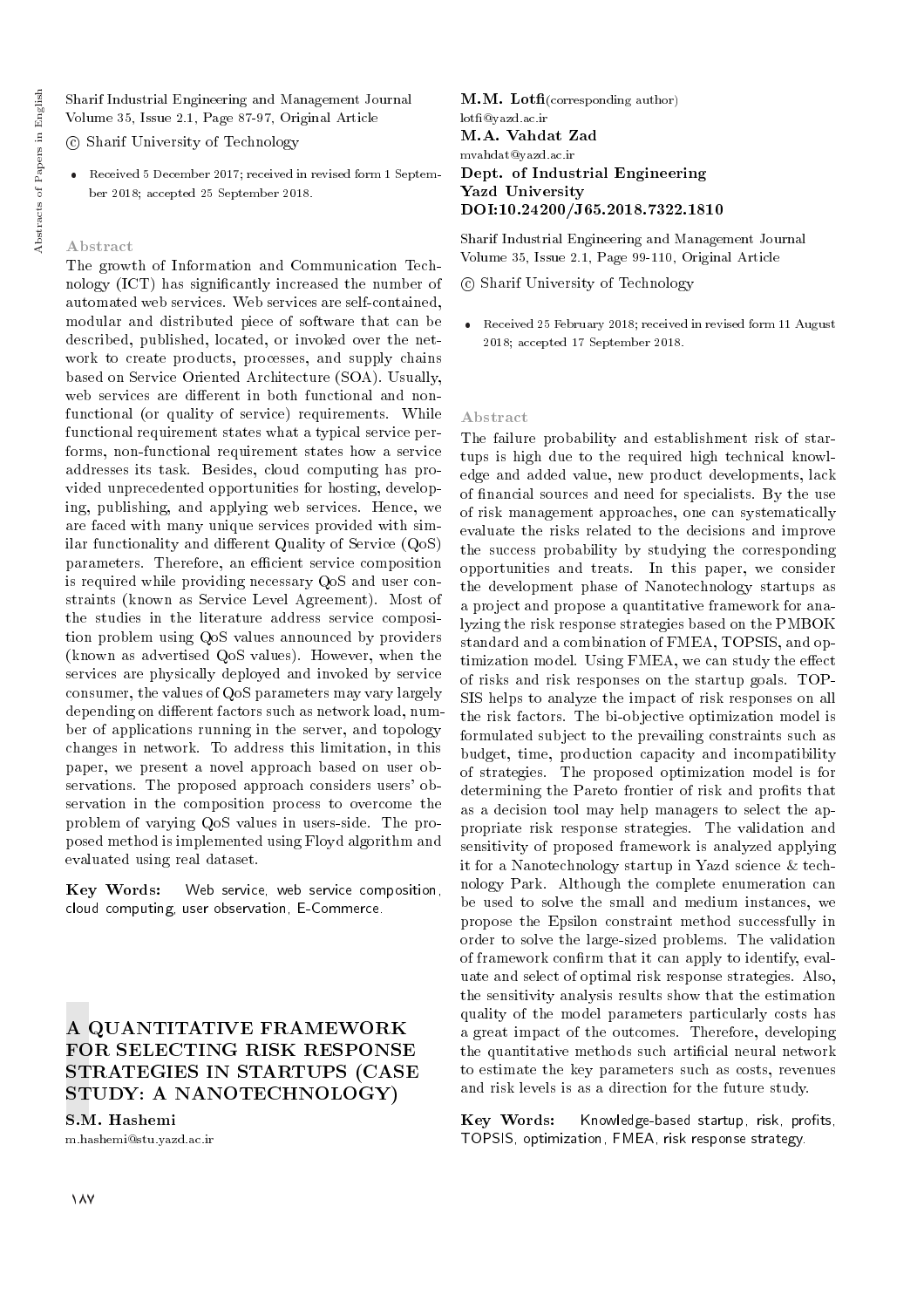based on a predetermined plan will lead to considerable loss in production performance of oil wells and, hence, higher costs. However, the stopping production process is one of the requirements in giving some services to oil wells and, thus, this leads to greater oil production than the competitor neighbor countries and increasing opportunity cost for us. Therefore, in these conditions, making a balance between servicing with stopping production process and minimizing stopping production is very important. Firstly, a mixed- integer programming model is proposed for the problem considering new applicable and practical features that have not been introduced before. Secondly, algorithms based on Benders and Lshaped exact methods are developed. Moreover, algorithms based on Lagrangian relaxation heuristic method in seven states are developed. Each state involves eliminating some selective constraints of the proposed mathematical model and adding its objective function to obtain the best constraint selection. In fact, the professed goal is to produce a variety of lower bounds. In order to evaluate the performance of the developed algorithms, various small to large instances are generated and, then, the algorithm is applied to simulated instances. Computational results indicate that algorithms based on L-shaped and Lagrangian relaxation methods produce better lower bounds. Moreover, by strengthening the model, algorithms based on Lagrangian relaxation method are able to produce better lower bounds with respect to the algorithms based on the L-shaped method in a short time period.

Key Words: Production wells in shared oil fields, well technical services, mixed-integer programming model, lower bound.

Sharif Industrial Engineering and Management Journal Volume 35, Issue 2.1, Page 73-85, Original Article

c Sharif University of Technology

 Received 25 October 2017; received in revised form 24 July 2018; accepted 17 September 2018.

#### Abstract

Due to the necessity of communication between production and marketing functions, joint lot size and pricing decisions play an important role in supply chain planning. Moreover in many real world problems there is a fraction of defective items in a received lot that their quality should be evaluated before storage. In this paper, we focus on the problem of simultaneously determining of optimal lot-sizing, pricing and inspection policy with and without replacement of nonconforming items for an inventory system in which demand is price sensitive. The proposed model is based on a maximization of total profit for buyer. It is assumed that the fraction of nonconforming items in a received lot follows a beta distribution and buyer conducts some kind of inspection policies, that include no inspection, inspection and sampling inspection. In addition, in sampling inspection manufacture's risk and the buyer's acceptable quality level are considered to obtain a fair sampling plan. We assume two standard demand functions which are linear and exponential function of price. We first study our NLP model mathematically and then we develop an analytical algorithm to solve the problem and obtain the optimal inventory -inspection-marketing policies. Finally numerical examples are presented to conduct a sensitivity analysis for important model parameters and to illustrate important issues about the developed models.

Key Words: Lot size, non-linear optimization, pricing, statistical inspection planning, two-stage supply chain.

# A JOINT POLICY FOR PRICING, STATISTICAL INSPECTION AND LOTSIZING PLANNING PROBLEM

M. Safarnezhad safarnezhad.m@aut.ac.ir M. Amin Nayeri(corresponding author) mjnayeri@aut.ac.ir Dept. of Industrial Engineering and Management Systems Amirkabir University of Technology R. Ghasemy Yaghin yaghin@aut.ac.ir Dept. of Textile Engineering Amirkabir University of Technology DOI:10.24200/J65.2018.7326.1814

# WEB SERVICE COMPOSITION BASED ON USER OBSERVATION IN CLOUD COMPUTING

M.R. Razian m razian@ind.iust.ac.ir M. Fathian(corresponding author) fathian@iust.ac.ir Dept. of Industrial Engineering Iran University of Science and Technology DOI:10.24200/J65.2018.7353.1827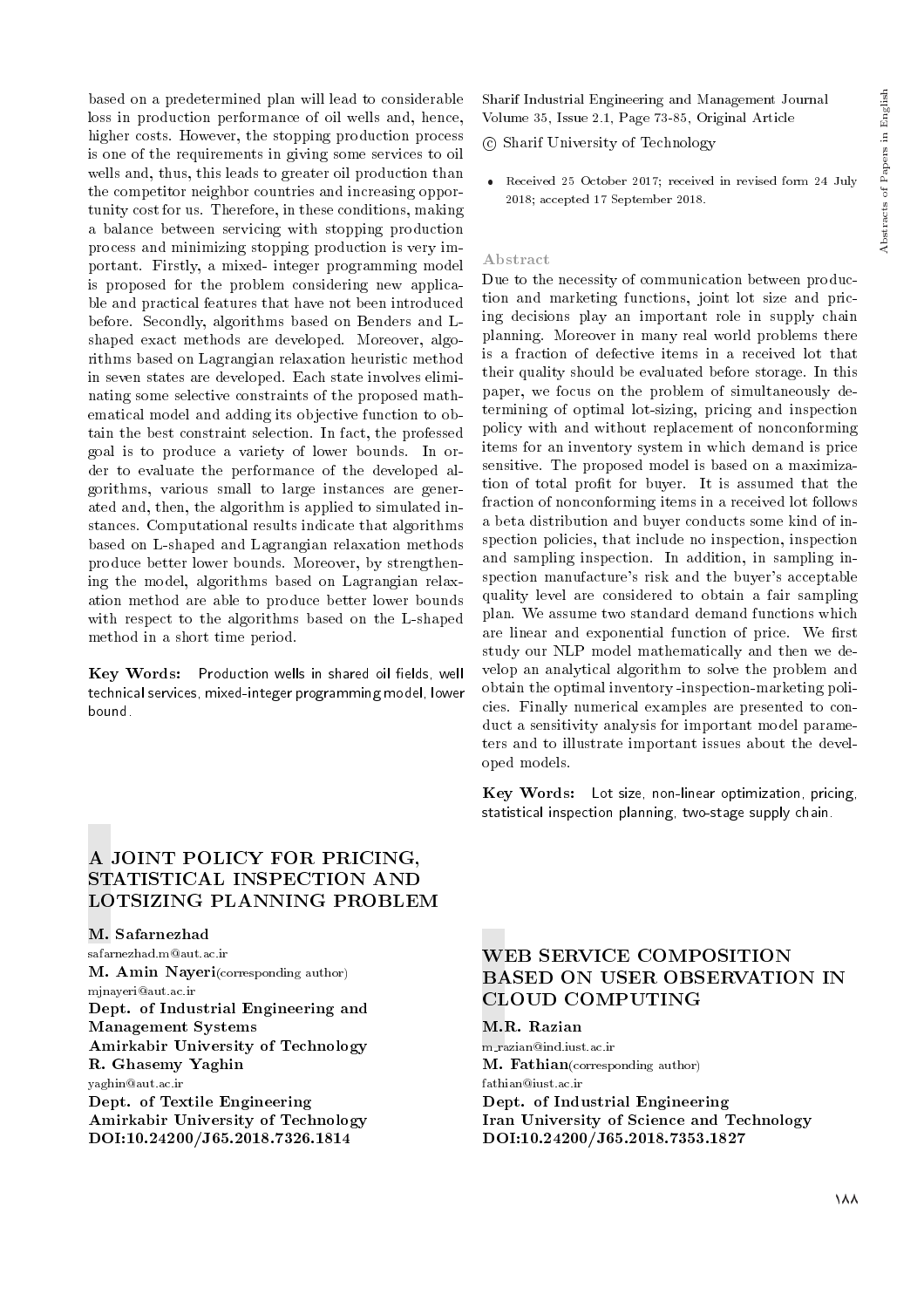with GAMS and Global Criteria's technique. The paper finally identifies the gaps for future modeling efforts.

Key Words: Hierarchical facility location-allocation, queuing theory, bi-objective optimization.

# THREE-PHASE AND BI-OBJECTIVE MODELING OF TRANSPORTATION PLANNING, SELECTION AND TACTICAL CHANGES OF THE VEHICLE BASKET

M. Bashiri(corresponding author) bashiri@shahed.ac.ir

P. Hassani p.hasani.ph@gmail.com Dept. of Industrial Engineering Shahed University DOI:10.24200/J65.2018.7280.1785

Sharif Industrial Engineering and Management Journal Volume 35, Issue 2.1, Page 43-54, Original Article

c Sharif University of Technology

 Received 8 October 2017; received in revised form 4 August 2018; accepted 9 September 2018.

#### Abstract

In this paper, a multi-phase bi-objective mathematical model is presented for a transportation planning. It is assumed that there is a planning horizon which includes some planning periods. In each phase, its related decisions are made. In the first phase, a transportation planning is done for each planning period considering products inconsistency features and other real conditions. In mentioned model steaming decision is made to solve products inconsistency before transporting the new product and the model considers transportation, steaming and other related costs to dene optimal tour plan for each vehicle in each time period. The model is solved for each period separately according to the products demands and supplies in mentioned period. In the second phase, according to the total benefit and cost of each vehicle in each period, an optimal portfolio of vehicles is determined. The proposed model of the second phase considers average and risk of using various vehicles and tries to select proper ones. By the proposed portfolio, the transportation company will face to a strategic number of vehicles plan and according to observed periods may have more profit in the future. In the third phase, a bi-objective model is proposed for tactical decisions of

purchasing or sale of each vehicle considering their age, their potential profits, their maintenance and other costs at the beginning of each time period. The first objective tries to maximize the total benet of the transportation company while the second one minimizes the deviation of number of vehicles with their target value which was determined in the second phase by the portfolio selection model. By the third model, the transportation company will decide to purchase or sale each vehicle types to be used for the next time period. This decision is made considering the required demands or supplies, different costs and benets. Finally, a fuzzy goal programming approach is used to solve the bi-objective model. Sensitivity analysis is done to consider models validity. Comparison of the proposed three phased approach with a classic transportation problem for a numerical example confirms efficacy of the proposed approach.

Key Words: Transportation planning, period planning, horizon planning, portfolio selection, fuzzy goal programming.

# PERIODIC ROUTING OF WELL TECHNICAL SERVICES GROUPS IN OFFSHORE SHARED OIL FIELDS

R. Ighani Yazdeli

ighani roohollah@ie.sharif.edu

A. Eshraghniaye Jahromi(corresponding author) eshragh@sharif.edu

Dept. of Industrial Engineering Sharif University of Technology DOI:10.24200/J65.2018.7328.1809

Sharif Industrial Engineering and Management Journal Volume 35, Issue 2.1, Page 55-72, Original Article

c Sharif University of Technology

 Received 21 October 2017; received in revised form 26 May 2018; accepted 20 June 2018.

### Abstract

Production wells in offshore shared oil fields require well technical services. These services are done by two types of well technical services groups: wellhead services and wire-line services. Production wells in offshore shared oil fields require well technical services and the lack of services affects production productivity of oil wells. In fact, due to supply limitations, there are fewer well technical service groups compared to the number of oil wells. Failure to service oil wells by well technical service groups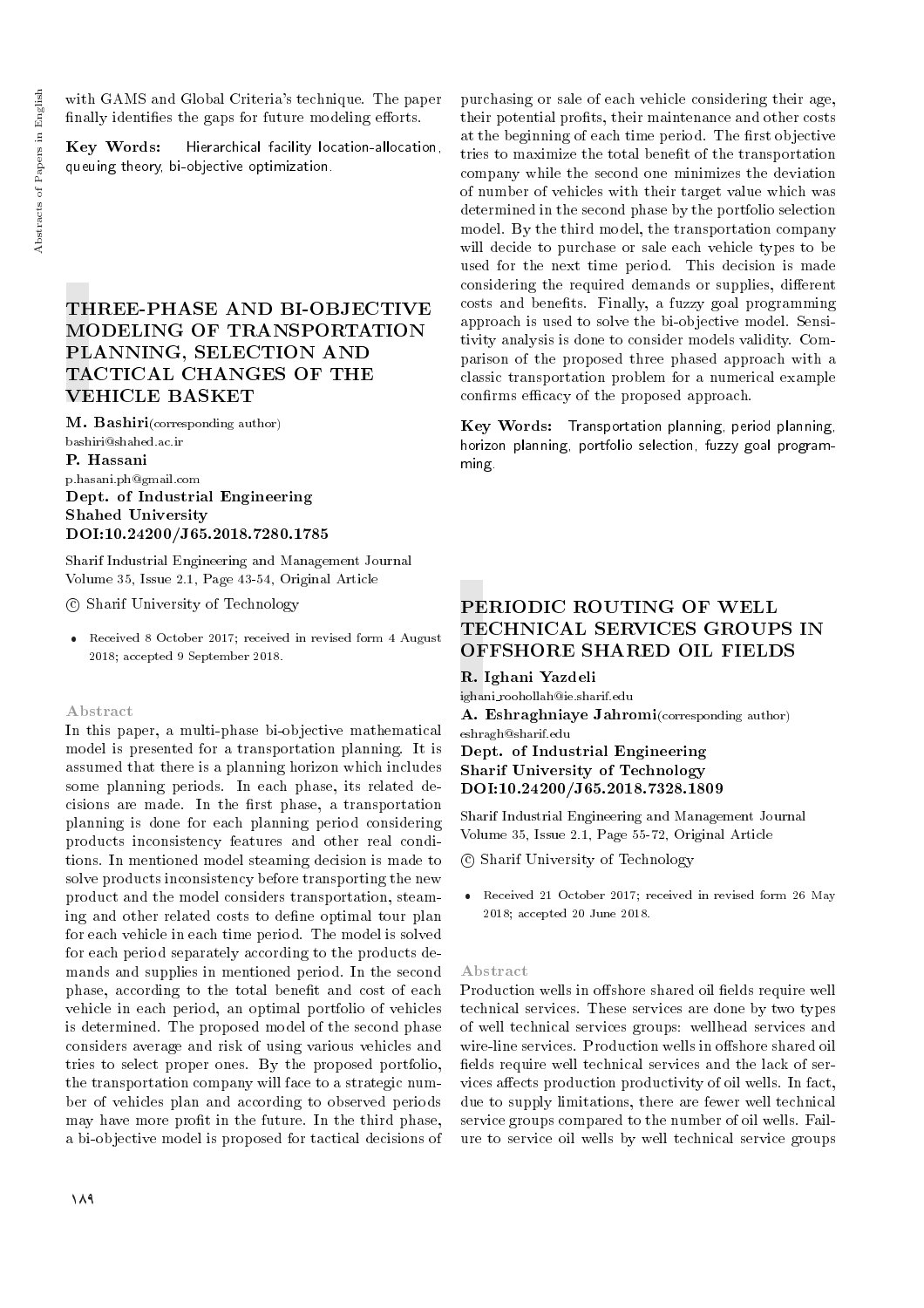Received 6 August 2017; received in revised form 14 May 2018; accepted 20 June 2018.

#### Abstract

In this paper, the optimal periodic inspection interval over a finite time horizon for a two-component system with two types of failures is determined. The failure type of the first component is hidden. The hidden failure is not self-announcing, i.e., it does not stop the system from working. Thus, it is detected only by inspection; however, any delay in the detection of hidden failures causes an increment in operating costs. The failure type of the second component is of two stages. In other words, the second component has three possible states: healthy, defective, and failed. The defective state is identied just by inspection; however, the failed state is self-announcing, i.e., it reveals itself by stopping the system from working. Each defect and revealed failure of the second component causes a shock to the first component and increases its failure rate. Both components of the system are periodically inspected simultaneously to identify defects and hidden failures. Whenever the system stops working due to the revealed failures of the second component, the first component is also inspected opportunistically to detect the hidden failures. The first component is either minimally repaired or replaced upon inspection if the hidden failure is detected. The second component is also either minimally repaired or replaced upon inspection if found defective or at revealed failure. The total cost of the system includes the periodic and opportunistic inspection costs, downtime penalty costs due to hidden failures, and the minimal repair and replacement costs due to hidden failures, defects, and revealed failures. The goal is to find the optimal periodic inspection interval minimizing the expected total cost over a finite time horizon. In the introduced approach, the inspection model is first developed mathematically. Then, due to the complexity of numerical computing, a simulation algorithm is designed to estimate the expected total cost of the system. Finally, the suggested approach is explained by a numerical example with sensitivity analysis for an electrical distribution system.

Key Words: Two-component system, optimal inspection interval, opportunistic inspection, hidden failures, twostage revealed failures.

# MODELING A HIERARCHICAL FACILITY LOCATION-ALLOCATION PROBLEM WITH QUEUEING

### APPROACH AND SENSITIVE ANALYSIS

#### M. Adibnia

std m.adibnia@khu.ac.ir

S.H.R. Pasandideh(corresponding author) shr pasandideh@khu.ac.ir Dept. of Industrial Engineering

# Kharazmi University DOI:10.24200/J65.2018.7300.1796

Sharif Industrial Engineering and Management Journal Volume 35, Issue 2.1, Page 31-41, Original Article

c Sharif University of Technology

 Received 20 September 2017; received in revised form 21 August 2018; accepted 9 September 2018.

#### Abstract

The primary objective of a typical hierarchical facility location problem is to determine the location of facilities in a multi-level network in a way to serve the customers at the lowest level of hierarchy.

Nowadays, hierarchical facility location models have been widely applied in public facility location problems. In most of such cases, a developed model may need to deal with the relocation of existing facilities along with the construction of new facilities. This further acknowledges the need to focus on solving relocation hierarchical facility location problem using innovative approaches such as dynamic time elements.

A facility is an establishment providing services; its level is defined by the highest level of service it offers. Low level services can be supported by a relatively small population. Also, those facilities can be located relatively densely in space. High level services require a large supporting population; they can only be located sparsely in space. Successive inclusiveness means that facilities of each level offer the services available at all lower levels of facility as well as those that require at least that level of facility.

Although, the systems of facilities usually exist as hierarchical systems, location problems have been mostly studied for single-level systems. Hierarchical systems have to decide about the locations of their interacting facilities within a multiple layer configuration. Systems with a hierarchical structure are common both in public and private sectors. In this paper, we present the hierarchical facility location-allocation with two layers, Because of demand congestion in service networks, an  $M/M/1/K$  queuing system is considered. We assume that the capacity of each facility is limited. Furthermore, servers of each level offer a different service and Users can go to the higher level server without a low-level server refers them to it. We formulate the problem as nonlinear integer-programming models and solve model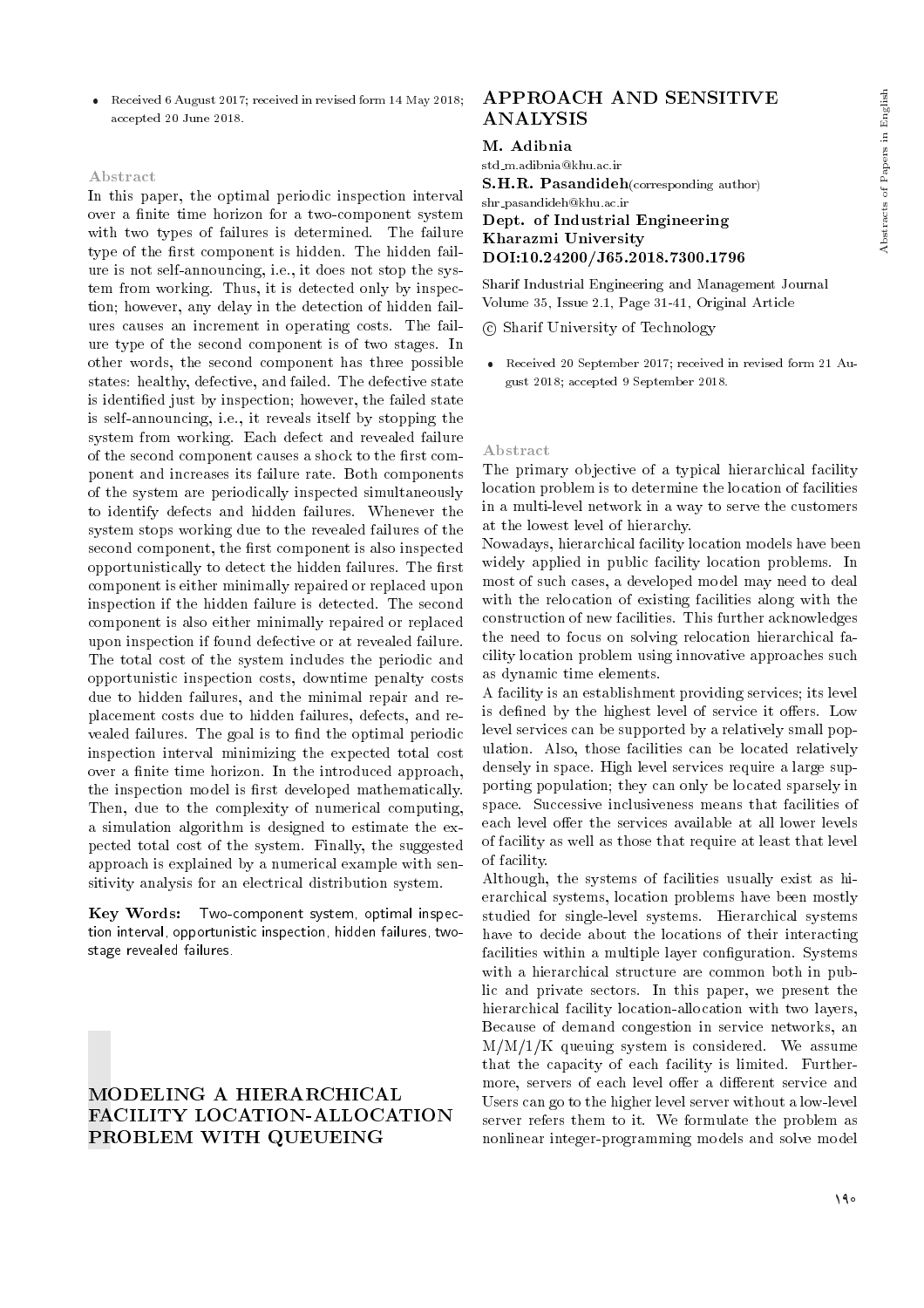detail element (which is performed as a high-pass filter). The first method proposed in this paper only applies approximation coefficient for process monitoring. The second and third methods consider the detail coefficient by using hard thresholding and soft thresholding, respectively. These methods use a likelihood ratio-based statistic for process monitoring. Hence, they can show an out-of-control status and estimate the change point that is one of the most important diagnostic information. The performance of these methods is evaluated and compared with respect to the average run length and the difference between real and estimated changepoint criteria. Simulation studies are performed by using a textile image. Results showed a suitable degree of accuracy in detecting out of control status and estimating change points.

Key Words: Control chart, profile monitoring, wavelet, image processing, phase II, generalized likelihood ratio.

# A GAME THEORETIC APPROACH FOR DETERMINATION OF ADVERTISING LEVEL OF A MAIN PRODUCT AND PRICING OF TWO SUBSTITUTE PRODUCTS WITH SPECIFIED PRICE OF THE MAIN PRODUCT

M. Rasti-Barzoki

rasti@cc.iut.ac.ir

Dept. of Industrial and Systems Engineering Isfahan University of Technology DOI:10.24200/J65.2018.7236.1770

Sharif Industrial Engineering and Management Journal Volume 35, Issue 2.1, Page 11-18, Original Article

c Sharif University of Technology

 Received 8 July 2017; received in revised form 22 April 2018; accepted 3 June 2018.

### Abstract

Advertising is a form of marketing efforts to promote using a product or service. Researches show that in 2015 an estimate of US\$529.43 billion was spent on advertising in the world. In addition, pricing, as the part of the business's marketing plan, is the process of setting the price at which customers buy products and services. In the pricing, manufacturers consider the price at which it could acquire the goods, the market place, the manufacturing cost, competition, brand, market condition, and quality of product. Therefore, advertising and pricing are two strategic important decisions for manufactures. In the current paper, three products including one main product and two substitute products where each substitute product is the complementary product for the main product are considered. In this paper, for the first time, the problem of determining the advertising level of the main product as well as determining the pricing of the two substitute products is addressed. It is assumed that the price of the main product is constant and specified. The solution of the mentioned problem is obtained based on the Stackelberg game in which the manufacturer of the main product is the leader and the two manufacturers of the complementary products are the follower. The equilibrium solutions for the mentioned structure are obtained. Also, some sensitivity analysis of the important parameters is done and presented. The results show that the market base has no effect on the main product advertising effort. Also, the result shows that the self-price has the negative effect on the advertising effort but the cross-price has the positive effect on the advertising effort. In addition to, the results show that the main product price has the positive effect on the advertising effort that means if the main product price increases the equilibrium advertising effort will be increases.

Key Words: Advertising, pricing, substitute products, stackelberg equilibrium and game theory.

# OPTIMAL PERIODIC INSPECTION INTERVAL OVER A FINITE TIME HORIZON FOR A TWO-COMPONENT SYSTEM WITH TWO TYPES OF FAILURES

### H. Moakedi

hamid moakedi@ind.iust.ac.ir S.M. Sevedhosseini(corresponding author) seyedhosseini@iust.ac.ir

K. Shahanaghi

shahanaghi@iust.ac.ir

### Dept. of Industrial Engineering Iran University of Science and Technology DOI:10.24200/J65.2018.7268.1781

Sharif Industrial Engineering and Management Journal Volume 35, Issue 2.1, Page 19-29, Original Article

c Sharif University of Technology